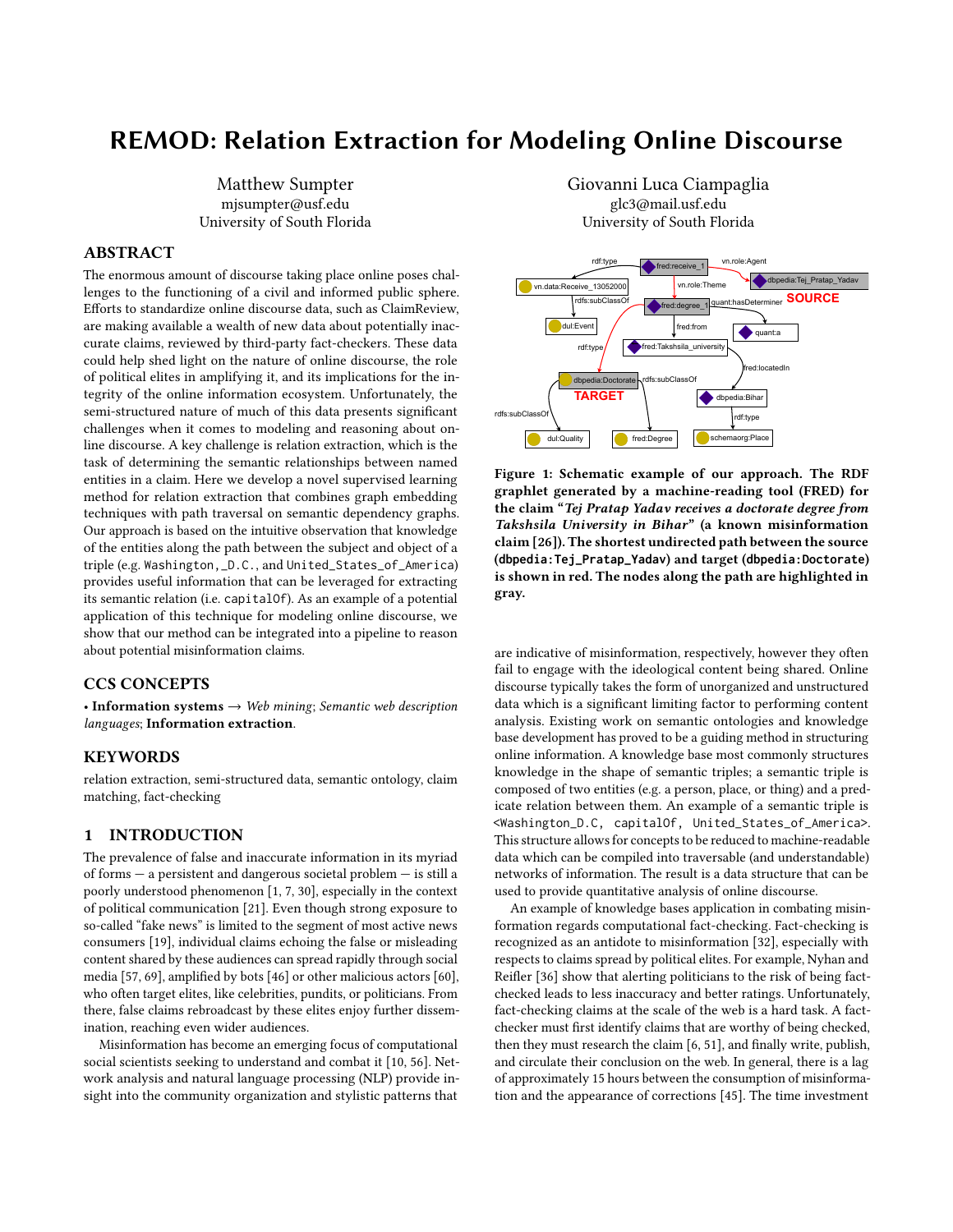required of human fact-checkers leads to an open opportunity for the development of many automated fact-checking [\[11,](#page-8-9) [63\]](#page-9-7) or verification [\[34\]](#page-8-10) strategies. One approach is based on identifying missing relations in structured knowledge bases [\[11,](#page-8-9) [29,](#page-8-11) [47,](#page-9-8) [48\]](#page-9-9). This approach takes a claim in the form of a semantic triple and checks its validity against the sets of triples in the knowledge base that connect the subject and object. When the knowledge base is viewed as a network, this task is equivalent to link prediction [\[33\]](#page-8-12).

This approach has proven very promising, but its main restriction is that of its input. Modeling a claim using semantic triples is a nontrivial task, and has limited the application of such an approach. It requires choosing a semantic ontology (or developing a new one) which is able to model claims in a consistent and non-redundant manner. Once an ontology has been established, the next step is relation extraction — the task of reducing a text into a semantic triple that both captures the meaning and fits within the ontology. This task is challenging when addressing a compound factual claim with many subjects and relations; this challenge is amplified when considering a claim that may contain sarcasm, opinion, humor, or any other nuance of language that can be present in online discourse.

In this paper, we present a novel relation extraction method built upon semantic dependency trees, see Figure [1](#page-0-0) for a schematic example. Our approach to the problem is based on the intuition that knowledge of the nodes and relations along the path between the subject and object of a triple (e.g. Washington,\_D.C., and United\_States\_of\_America) provides useful information that can be leveraged for extracting its relation (i.e. capitalOf). This wellestablished phenomenon was first observed by Richards and Mooney [\[41\]](#page-9-10). Later, Bunescu and Mooney [\[9\]](#page-8-13) used it in the context of a kernel-based approach. Here, we take advantage of recent advances in graph representation learning to overcome the above challenges posed by online discourse in applying such an approach. Specifically, we parse a large corpus of Wikipedia snippets, annotated with information about one of 5 relations from the DBpedia ontology, combine the resulting dependency trees into a larger semantic network, and finally use node embedding techniques to obtain a high-dimensional representation of this corpus-level network. We find that graph traversal in this learned representation provides a strong signal to discriminate between multiple possible relations.

This approach allowed us to effectively extract these relations in natural language (extraction accuracy measured as the area under the ROC curve,  $AUC = 0.976$ ). We then tested this model's ability to generalize to a set of real-world claims (reviewed by professional fact-checkers and annotated using the ClaimReview [\[22\]](#page-8-14) schema), obtaining again a very good signal (extraction  $AUC = 0.958$ ).

As an example of a potential application of this technique, we show that, thanks to our method, a wider range of online discourse samples is amenable to analysis than before. In particular, we integrate our approach into a pipeline (see Figure [2\)](#page-1-0) that uses off-theshelf fact-checking algorithms to analyze a subset of ClaimReviewannotated online discourse samples. Using this pipeline, we obtain very encouraging results on two separate tasks: First, on samples of 'simple' online discourse claims, which can be effectively summarized (and thus fact-checked) by extracting a single RDF triple, we outperform a claim-matching baseline based on state-of-the-art representation learning (verification AUC = 0.833). Second, on

<span id="page-1-0"></span>

Figure 2: Schematic illustration of an integrated extraction and verification pipeline using our relation extraction tool REMOD. The white components correspond to the various steps needed to perform relation extraction. Numbered labels correspond to section headings in the manuscript. To show the potential for integration with external tools, as an additional step in the pipeline the green node shows the use of an off-the-shelf fact-checking algorithm [\[11\]](#page-8-9).

more complex claims, from which one can extract multiple relevant relations, and therefore cannot be fact-checked directly, the factchecker can still identify evidence in support or against the claim with good accuracy (verification  $AUC = 0.773$ ).

The rest of this paper is structured as follows: Section [2](#page-1-1) details the datasets used, as well as the methods used in the various steps of the pipeline. Section [3](#page-4-0) shows the results of both the relation classification task and the fact checking tasks. Section [4](#page-6-0) goes into detail on relevant prior work from the literature on relation classification, misinformation detection, and computational fact-checking. Finally, Section [5](#page-7-1) discusses the impact and importance of our results, as well as addresses methods that may be used to improve upon this work in the future.

# <span id="page-1-1"></span>2 METHODS

Our relation extraction pipeline is described in Figure [2.](#page-1-0) Roughly speaking, the main task of our pipeline is a supervised relation extraction task (white nodes), but since later we show how this task can be integrated to perform an additional unsupervised factchecking, in the figure we show also this final step (green node). Collectively these two tasks leverage a number of different data sources, so we start by describing the various datasets used in building the pipeline. We then describe the various components of the pipeline proper.

# 2.1 Datasets

For the main relation extraction task, we use two main corpora, both compiled by Google: the Google Relation Extraction Corpus (GREC) and the Google Fact Check Explorer corpus, described below.

2.1.1 Google Relation Extraction Corpus (GREC). The dataset of relations used was the Google Relation Extraction Corpus (GREC) [\[37\]](#page-8-15).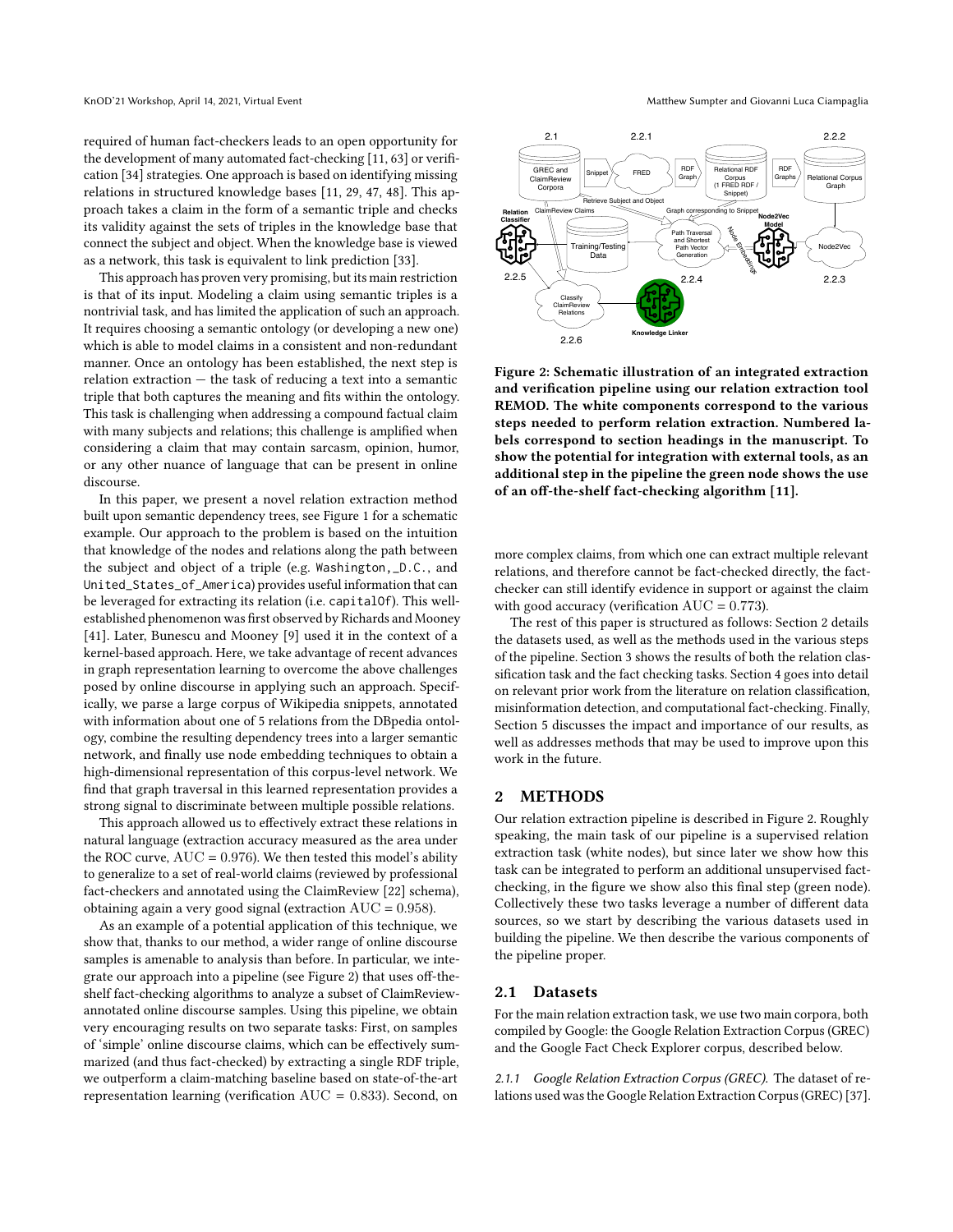<span id="page-2-1"></span>Table 1: Number of snippets per relation before and after filtering the GREC corpus.

|                | Total  | Retained | % Retained |
|----------------|--------|----------|------------|
| Institution    | 42,628 | 19,900   | 46.7       |
| Education      | 1,850  | 806      | 43.6       |
| Date of Birth  | 2,490  | 1,010    | 40.6       |
| Place of Birth | 9,566  | 4,005    | 41.9       |
| Place of Death | 3.042  | 1,307    | 43.0       |

This dataset contains text snippets extracted from Wikipedia articles that represent a subject/object relation, which can be described by the following defining questions:

Institution "What educational institution did the subject attend?"

Education "What academic degree did the subject receive?" Date of Birth (DOB) "On what date was the subject born?" Place of Birth (POB) "Where was the subject born?" Place of Death (POD) "Where did the subject die?"

Each entry in the dataset consists of a natural language snippet of text, the URL of the Wikipedia entry from which the text was pulled, the Freebase predicate, a Freebase ID for subject and object, and the judgements of five human annotators on whether the snippet does or does not contain the relation (some annotators also voted to "skip", representing no decision either way). Freebase has been replaced with the Google Knowledge Graph since this dataset was generated, which limited the use of this dataset in its original form. We made a set of addenda $^1$  $^1$  to the GREC to update it to be more machine-ready for current relation extraction tasks and knowledge bases. The addenda include the following for each entry: text strings for both subject and object, DBpedia URI for both subject and object, Wikidata QID for both subject and object, a unique identifier, and the majority annotator vote.

The snippets varied considerably in length. The distribution of word lengths can be found in Figure [3.](#page-3-0) Because we relied on a thirdparty API to parse the snippets, to reduce potential bias due to snippet length, and to ensure only the most characteristic relations were modeled, snippets were removed if they were not within  $\pm 0.5$ standard deviations of the mean snippet length (measured in words), per relation. Table [1](#page-2-1) shows the number of snippets retained, per relation.

2.1.2 Google Fact Check Explorer Corpus. Researchers at Duke University and Google have developed an annotation standard named ClaimReview [\[44\]](#page-9-11) to help annotate structured fact-checks on the web. It allows fact-checkers to add structured markup to their fact-checks with info that identifies distinct properties of a claim (i.e. claim reviewed, the rating decision, the source, etc.). This semi-structured data allows fact-checks to be catalogued and queried by search engines. The Google Fact Check Explorer tool<sup>[2](#page-2-2)</sup> collects all the ClaimReview fragments published by fact-checking organizations that meet a set of established guidelines<sup>[3](#page-2-3)</sup>, which are

<span id="page-2-4"></span>Table 2: The set of WordNet synonyms used to extract relevant claims from the ClaimReview database

|                | WordNet synonyms per relation                     |
|----------------|---------------------------------------------------|
| Institution    | attend, university, college, graduate             |
| Education      | graduate, degree                                  |
| Date of Birth  | born, born on                                     |
| Place of Birth | born, birthplace, place of birth, place of origin |
| Place of Death | deceased, died, perished, passed away, expired    |

the same standards for accountability, transparency, and accuracy used by Google News to select publishers. We collected claims from the Google Fact Check Explorer tool up until 04/2020. From this corpus, we produced a dataset of 49,770 ClaimReview-annotated claims. Of the 20,817 English claims in the dataset, we searched for claims that contained one of the relations represented in the GREC, using WordNet [\[14\]](#page-8-16) synonyms to select search terms (see Table [2\)](#page-2-4). This procedure yielded a subset of 28 claims that met this criteria.

#### 2.2 REMOD

The main contribution of this work is REMOD (which stands for Relation Extraction for Modeling of Online Discourse), a novel tool for relation extraction that extract RDF triples from semi-structured samples of online discourse. To do so, our tool leverages an annotated corpus of past claims and relations. In the example pipeline shown in Figure [2,](#page-1-0) the various steps of REMOD correspond to the white nodes, which we describe in more detail below. (The figure is labeled with numbers corresponding to the following section numbers, which elaborate on each step of the process.) To facilitate the replication of our results, the source code of REMOD is freely available online at [https://github.com/mjsumpter/remod.](https://github.com/mjsumpter/remod)

2.2.1 Semantic Parsing. Our workflow begins with natural language snippets. To parse these snippets we used FRED, a machine reading tool based on Discourse Representation Theory and linguistic frames [\[17\]](#page-8-17), described by the authors as "semantic middleware". FRED is an NLP tool that combines frame detection, type induction, named-entity recognition, semantic parsing, and ontology alignment, all into a single tool. The authors provide a RESTful API to access it. When provided with a text string as input, it returns a Resource Description Framework (RDF) graphlet of the semantic parse tree of the input. (In practice, FRED produces DAGs instead of trees due to entity linking to external ontologies, hence our referring to them as 'graphlets'.) An example of these RDF graphlets is shown in Figure [1](#page-0-0) for the ClaimReview snippet of a known misinformation claim [\[26\]](#page-8-5).

2.2.2 Corpus Graph Composition. In a realistic environment, many claims of different relations will exist in the same corpus. To mimic this environment, we composed a single 'corpus' graph, which was composed of every FRED RDF graphlet generated from the corpus snippets. For named entities, FRED defaults to generating nodes for its own namespace (e.g. fred:Doctorate), then if it finds that the same entity is present in an existing ontology, it links to that ontology (e.g. dbpedia:Doctorate). Since these equivalent entities were redundant, we contracted the two nodes into a single

<span id="page-2-2"></span><span id="page-2-0"></span> $^1$ <https://github.com/mjsumpter/google-relation-extraction-corpus-augmented> <sup>2</sup><https://toolbox.google.com/factcheck/explorer>

<span id="page-2-3"></span><sup>3</sup><https://developers.google.com/search/docs/data-types/factcheck#guidelines>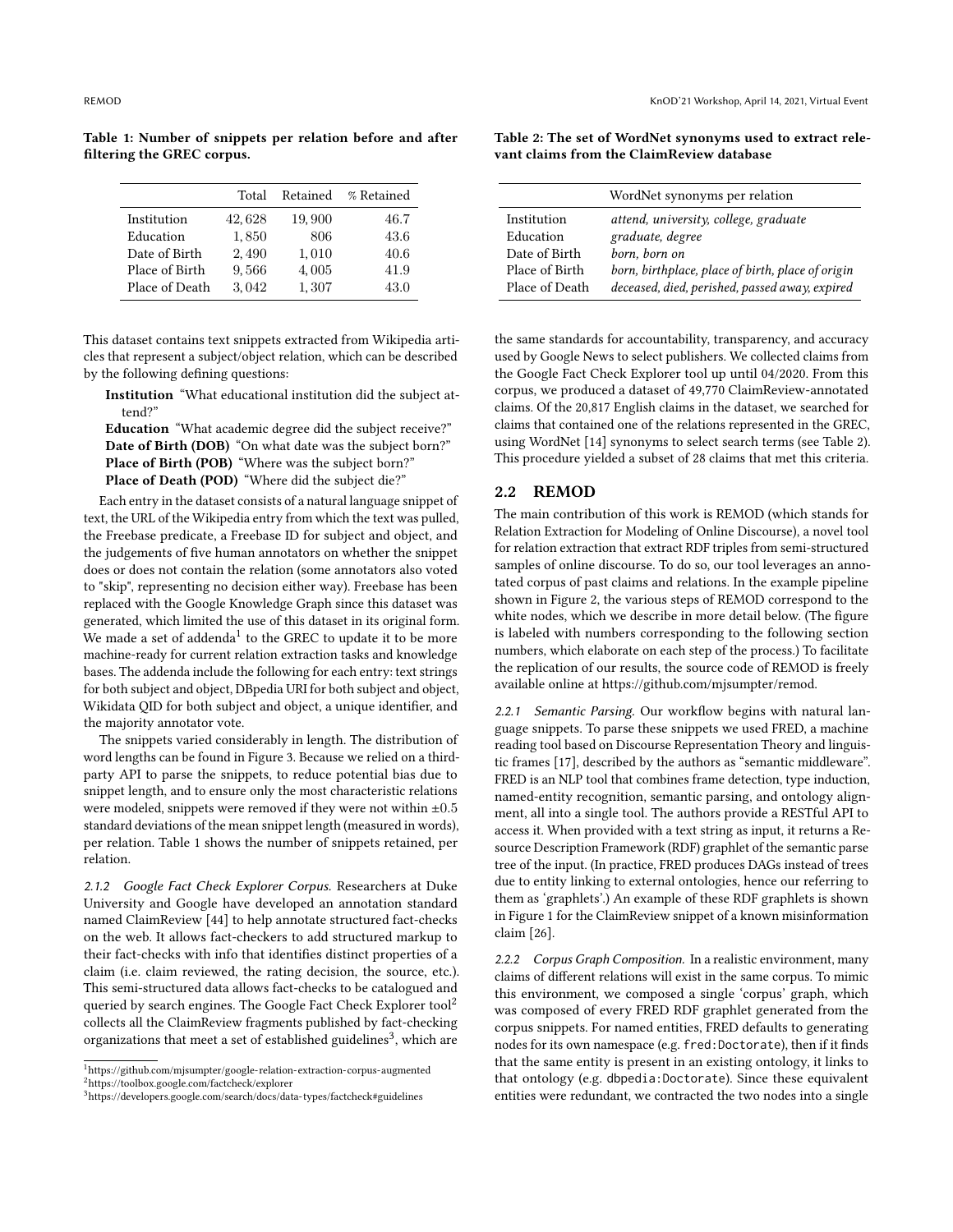KnOD'21 Workshop, April 14, 2021, Virtual Event Matthew Sumpter and Giovanni Luca Ciampaglia

<span id="page-3-0"></span>

Figure 3: Distribution of snippet lengths found in the GREC. The red solid line corresponds to the average snippet length (in words) and the dashed lines to  $\pm 0.5\sigma$  of the average. Snippets were kept if they were within this interval.

<span id="page-3-1"></span>

Figure 4: A visualization of how two separate RDF graphlets were stitched together along identical nodes.

vertex, and use the URI from the linked ontology (i.e. DBpedia in this example) as its new URI. The corpus graph was than created by stitching together all the contracted RDF graphlets: if two graphlets share one or more nodes (i.e. two or more nodes have the same URI), then we consider the union of the two graphlets, and contract any pair of such nodes into a single node. This new node is incident to the union of all incident edges in the two original graphlets. An example of this is shown in Figure [4.](#page-3-1) The resulting corpus graph consists of 212, 976 nodes and 832, 367 edges.

2.2.3 Node Embedding. The corpus graph is effectively a combined semantic parse tree of the selected snippets from the corpus. To better exploit this structure in machine learning tasks, we generated node embeddings using the Node2Vec algorithm [\[20\]](#page-8-18). Node2Vec generates sets of random walks for each node, which are then substituted in place of natural language sentences as input into the Word2Vec model. There are two important parameters which will influence the nature of the embeddings: the return parameter  $p$  and the in–out parameter q. For  $p > 1$  there is a higher likelihood of returning to a visited node in the random walks, whereas for  $q > 1$ there is an increased likelihood of exploring unvisited nodes. We performed a grid search of  $p$  and  $q$  parameters (see Section [3.2\)](#page-4-1), and determined the best choice for these parameters to be  $p = 2$  and  $q = 3$ ; this configuration captures what the authors of Node2Vec call the 'global' topological structure of the graph. The other parameters of Node2Vec were chosen as follows: the dimension of the vector space was set to 256; the number of walks to 200; the walk length to 200; and, finally, the context window to 50.

2.2.4 Path Traversal for Finding Relations. Our approach is inspired by the well-known idea that finding paths over structured knowledge representations can help learning new concepts [\[41\]](#page-9-10). More recently, Bunescu and Mooney [\[9\]](#page-8-13) confirmed the intuitive conclusion that the shortest path between entities in a dependency tree captures the significant information contained between them. Therefore, we sought to develop a classifier that could distinguish between the shortest paths of different semantic relationships. To do so, for each snippet in the corpus, the subject and object were retrieved, along with the original (i.e., non-stitched) RDF graphlet of that specific snippet. The nodes corresponding to the subject and object were identified in the RDF graphlet. With the terminal nodes identified, the shortest path in the original RDF graphlet was calculated (Figure [1\)](#page-0-0). Finally, we generated a final embedding by averaging along the path:

$$
\frac{1}{n}\sum_{i=1}^n \vec{v}_i
$$

where  $v_1, \ldots, v_n$  is a path and  $\vec{v} \in \mathbb{R}^d$  is the vector associated to  $v \in V$ . This resulted in a final vector representing the aggregated sequence of nodes along the shortest path between subject and object.

This process resulted in a 256-dimensional vector for each snippet in the corpus. All results shown in the next section were obtained from these vectors. We projected the vectors into a lowerdimensional space using t-SNE. The visualization of these vectors is shown in Figure [5,](#page-4-2) where each color corresponds to a different relation. The projection reveals a good separation of vectors based on the relation they represent.

2.2.5 Relation Classification. We trained several classification models on the resulting set of shortest path vectors. The selected classifiers were Logistic Regression, k-NN, SVM, Random Forest, Decision Tree, and a Wide Neural Net. Samples that were rated by the annotators to not contain a specified relation were removed, and then the dataset was balanced to the lowest frequency class (Education,  $N = 598$  samples). Readers will note this is a decrease from the 806 reported in Table [1;](#page-2-1) FRED was not always accurate at identifying entities and occasionally returned corrupted RDF graphs, resulting in a small loss of data. To effectively compare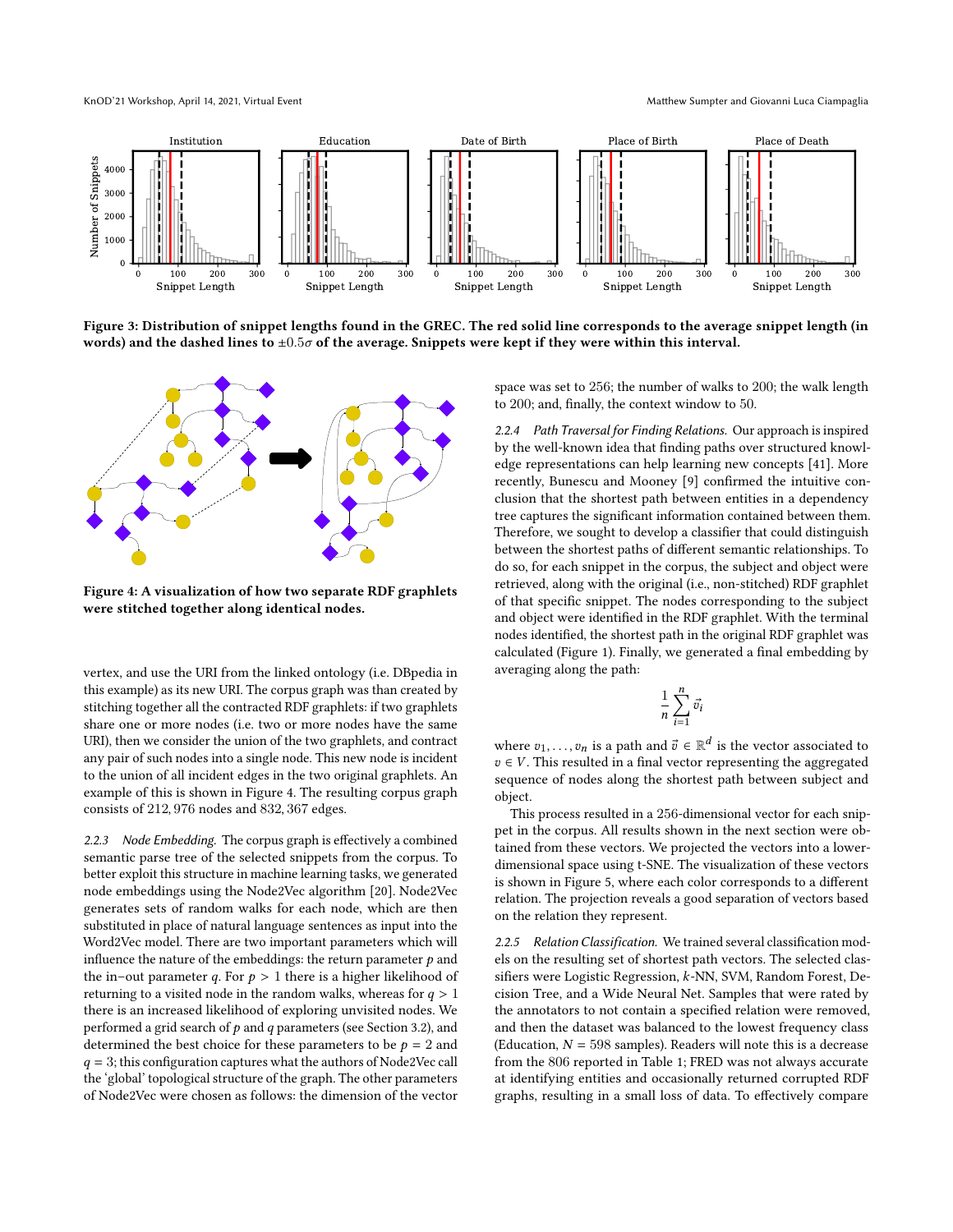<span id="page-4-2"></span>

Figure 5: The shortest path vectors of GREC relations projected into 2D using t-SNE. Each color represents a different semantic relation, with a sixth color to mark snippets for which a majority of annotators voted 'No (relation)'.

different classifiers, training was done using a 64%/16%/20% training/validation/testing split. This resulted in a final training dataset of 1,913 samples (5 classes,  $N \approx 382$  samples/class), with a validation set of 479 samples, and an additional 598 samples held for testing. The 28 selected ClaimReview claims were held as an additional test set, which is elaborated on in Section [2.2.6.](#page-4-3)

<span id="page-4-3"></span>2.2.6 Fact-Checking. To demonstrate the usefulness of our method, we show that REMOD can be integrated as the first step of a factchecking pipeline using existing, off-the-shelf tools to verify online discourse claims annotated using the ClaimReview standard. To perform fact-checking, we rely on the work of Shiralkar et al. [\[48\]](#page-9-9), who provide open-source implementations of several fact-checking algorithms<sup>[4](#page-4-4)</sup>. These algorithms can be used to assess the truthfulness of a statement, but of course any tool that takes RDF triple in input could be used as well. To extract relations from ClaimReview snippets, we used the deep neural network classifier, which was the most successful classifier from the prior step, and feed the extracted triples into the fact-checker.

Of course, when integrating two distinct tools one has to make sure that any error originating in the first tool does not affect the performance of the second tool. Therefore, to avoid cascading errors we removed some claims from our dataset. We removed two types of errors. First, we removed any claim where the relation was misclassified, to avoid feeding inaccurate inputs into the factchecker. Second, FRED is not always able to link both the subject and object entities to DBpedia, which is a requirement for using the fact-checking algorithms of Shiralkar et al. [\[48\]](#page-9-9). Thus we also removed claims that did not have both the subject or object linked to the DBpedia ontology. Of the original 28 claims, this filtering resulted in 13 remaining ClaimReview claims used in our evaluation.

Additionally, we also manually checked whether the overall claim reduces to the extracted triple (in the sense that verifying the triple also verifies the overall claim). This distinction is important since it allows us to gauge the ability of our system to check entire claims automatically, in a purely end-to-end fashion. Finally, these

|  | using different types of graph to represent the corpus graph. |                          |  |  |
|--|---------------------------------------------------------------|--------------------------|--|--|
|  |                                                               | ALIC Unwoichted Weichted |  |  |

<span id="page-4-5"></span>Table 3: AUC of Wide DNN on the relation classification task

|            | AUC Unweighted Weighted |       |
|------------|-------------------------|-------|
| Undirected | 0.976                   | 0.964 |
| Directed   | 0.966                   | 0.967 |

remaining claims were passed as input to three fact-checking algorithms: Knowledge Stream, Knowledge Linker, and Relational Knowledge Linker [\[48\]](#page-9-9).

As a baseline, we trained a Doc2Vec model [\[31\]](#page-8-19) on the entirety of the ClaimReview corpus, and used this model to fact-check statements by matching them with other similar claims. In particular, given an input claim, to produce a truth score with the baseline model we ranked all claims in the ClaimReview corpus by their similarity and averaged the truth scores of the top  $k$  most similar matching claims. We removed fact-checking organizations that used scaleless fact-check verdicts (i.e. factcheck.org); for those that had scales, we assigned truth scores to every claim, setting "False" to a baseline of 0, unless a scale explicitly stated a different baseline (i.e. PolitiFact ranks "Pants on Fire" lower than "False").

# <span id="page-4-0"></span>3 RESULTS

# 3.1 Graph Representation

The corpus graph is composed of dependency trees, and so the corpus graph is naturally a directed graph; edges are also all weighted equally. This design has a strong influence on path traversal, since directed edges reduce the number of available paths and the cost of taking an edge (or its absence) influences the choice of one path over another. For completeness, we considered all four combinations of taking either a directed or undirected graph, and of having edge weights or not. Let  $v_i, v_j \in V$  represent two nodes in the dependency graph that are incident on the same edge. The weight  $w_{ij}$  between them is the angular distance between the respective node embeddings:

$$
w_{ij} = \frac{1}{\pi} \arccos \left( \frac{\vec{v}_i \cdot \vec{v}_j}{\left\| \vec{v}_i \right\| \cdot \left\| \vec{v}_j \right\|} \right)
$$

Where  $\vec{v}$  is the vector associated to  $v \in V$ .

Table [3](#page-4-5) shows that the undirected, unweighted graph yields the best classification results, which prompts two observations. The first is that directed edges reduce the number of available pathways to connect two nodes. Second, and perhaps a bit surprisingly, we observe that the unweighted network performs better than the weighted one. Because node embeddings were the same in the two variants, the final feature vector used for relation classification would be different only if a different shortest path was found. This could be possible if edges that are more relevant to discriminating the relation were assigned large weights, compared to other, less relevant edges.

#### <span id="page-4-1"></span>3.2 Classification for Relation Extraction

The results of the relation classification task are shown in Table [4.](#page-5-0) The outcome of these various tests reveal that the node embeddings do contain information regarding the semantic nature of the GREC

<span id="page-4-4"></span><sup>4</sup><https://github.com/shiralkarprashant/knowledgestream>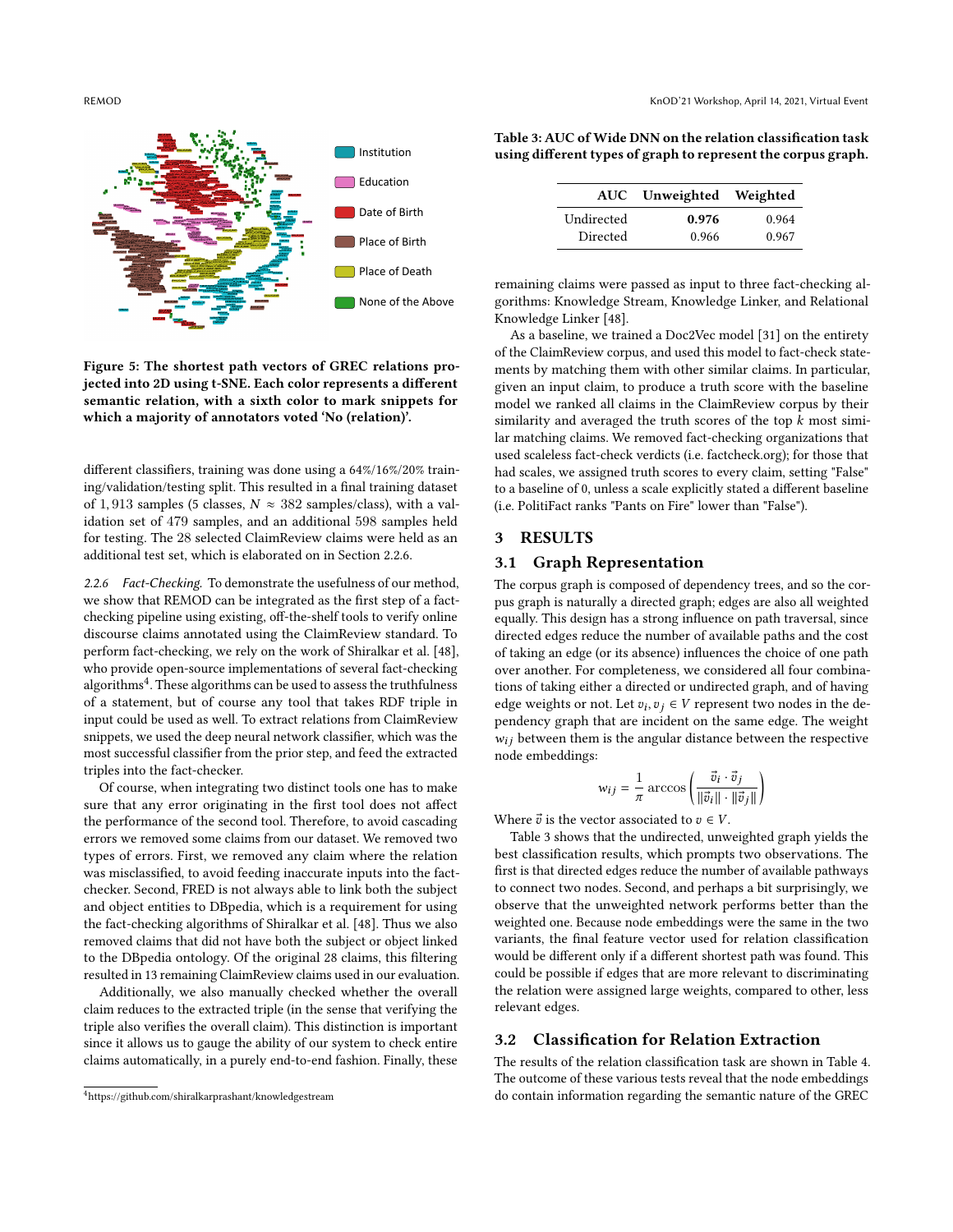<span id="page-5-0"></span>Table 4: Results of the relation classification task using different ML models, on an unweighted, undirected corpus graph, as compared to training with Word2Vec embeddings.

|                     | Precision | Recall | F <sub>1</sub> | <b>AUC</b> |
|---------------------|-----------|--------|----------------|------------|
| Decision Tree       | 0.64      | 0.64   | 0.64           | 0.773      |
| Random Forest       | 0.81      | 0.67   | 0.61           | 0.793      |
| $k$ -NN             | 0.78      | 0.74   | 0.74           | 0.841      |
| <b>SVM</b>          | 0.81      | 0.77   | 0.77           | 0.855      |
| Log. Regr.          | 0.80      | 0.71   | 0.71           | 0.827      |
| Wide DNN            | 0.85      | 0.85   | 0.85           | 0.976      |
| Word2Vec+Log. Regr. | 0.66      | 0.47   | 0.44           | 0.658      |
| Word2Vec+Wide DNN   | 0.61      | 0.63   | 0.61           | 0.883      |

relations, however they are not neatly separable by decision planes. It is notable that models we tested are often more successful in precision than in recall. This suggests that the more complex model, such as a deep neural network (DNN), is necessary to identify the less characteristic samples of a relation. To improve these results, we performed a grid search on the Node2Vec  $p$  and  $q$  parameters (with values of 0.25, 0.5, 1, 2, 3, and 4). The best overall results were a product of a 'global' configuration, using  $p = 2$  and  $q = 3$ , which achieved an AUC of 0.976 on the test set. To evaluate our method, as a baseline we generated 300-dimension vectors for each snippet from a Word2Vec model, pre-trained on Wikipedia [\[66\]](#page-9-12). This is the same source of the GREC corpus, which provided training data for model. These embeddings were then used as features to train a DNN and a logistic regression model for relation extraction. REMOD shows a marked improvement in both instances, indicating an effective approach to relation extraction.

#### 3.3 Extraction of ClaimReview Relations

Table [7](#page-10-0) in the appendix shows the claims selected from the Claim-Review corpus, in addition to the relation they contain ("Actual"), the relation predicted by REMOD ("Predicted"), the truth rating as determined by a fact-checker ("Rating"), and whether verifying the relation is equivalent to verifying the claim ("Claim  $\equiv$  Triple"). The AUC of the predicted relations is 0.958. Inspecting the misclassified samples, we see that REMOD made mistakes between similar relations (e.g. place of birth and date of birth), which often occur in similar sentences.

### 3.4 Fact-Checking

We next test the integration with fact-checking algorithms. In particular, we use the fact-checker for two similar, but conceptually distinct tasks: 1) fact-checking an entire claim (fact-checking), and 2) identifying evidence in support or against a claim (fact verification). For example, for claim #1 (see Table [7\)](#page-10-0), Penny Wong was indeed born in Malaysia, even though the assertion that she is ineligible for being elected into the Australian parliament is false. Thus, in this case the extracted triple is only additional evidence, but is not able in itself to capture the entire claim. We manually fact-checked all the extracted relations, and compared their truth rating with the one provided by the human fact-checker for the whole claim.

<span id="page-5-1"></span>Table 5: The performance of the fact-checking algorithms on predicting the validity of the relations.

| Method                      | AUC   |
|-----------------------------|-------|
| Knowledge Linker            | 0.636 |
| Relational Knowledge Linker | 0.773 |
| Knowledge Stream            | 0.773 |

Table [7](#page-10-0) lists this information under the column "Claim ≡ Triple", which is true (indicated by a checkmark) when the extracted relation summarizes the whole claim (e.g. claim #3). This distinction is important: as mentioned before, although our relation extraction pipeline is capable of predicting a relation for all the entries in Table [7,](#page-10-0) not all triples that are correctly predicted can be fed to the fact-checking algorithms, due to incomplete entity linking. For the task of identifying supporting evidence, we find a total of 13 ClaimReview claims that are amenable to fact-checking. For the task of checking an entire claim, this number is further reduced to 7 claims.

3.4.1 Fact Verification. Table [5](#page-5-1) shows the results of verifying individual pieces of evidence in support or against any of the 13 ClaimReview claims identified by REMOD, using any of the three algorithms for fact-checking RDF triples. Relational Knowledge Linker and Knowledge Stream were the best performers. Note that since our baseline is intended to emulate a true fact-checking task, in this case we do not run the baseline since the similarity is based on the whole claim, and thus would not be a meaningful comparison with our method, which focuses only on a specific relation within a larger claim.

3.4.2 Fact-Checking. We test here the subset of claims for which checking the triple is equivalent to checking the entire claim. In this case, REMOD yields 7 claims that can be used as inputs to the fact-checking algorithms. Table [6](#page-6-1) shows the results of our 7 ClaimReview claims, on the three fact-checking algorithms, along with the baseline. Here, the baseline emulates fact-checking by claim matching.

Since we are using claim-matching to perform fact-checking, we consider three different scenarios to make the task more realistic. In particular, we match the claim against three different corpora by higher degree of realism: 1) the full ClaimReview corpus ('All'), 2) all ClaimReview entries by PolitiFact only ('PolitiFact'), and 3) all ClaimReview entries from the same fact-checker of the claim of interest ('Same'). The first case ('All') is meant to give an upper bound on the performance of claim matching but is not realistic, since it makes use of knowledge of the truth score of potentially future claims, as well as of ratings for the same claim but by different fact-checkers. The second case ('PolitiFact') partially addresses this second unrealistic assumption by using only claims from a single source. Thus, it does not have access to truth scores by different organizations for the same claim, but it does still have access to future information. Both 1) and 2) can be thus regarded as gold standard measures of performance. The last one ('Same') is the more realistic one, since it emulates the scenario of a fact-checker who may check a claim for the first time, and who thus cannot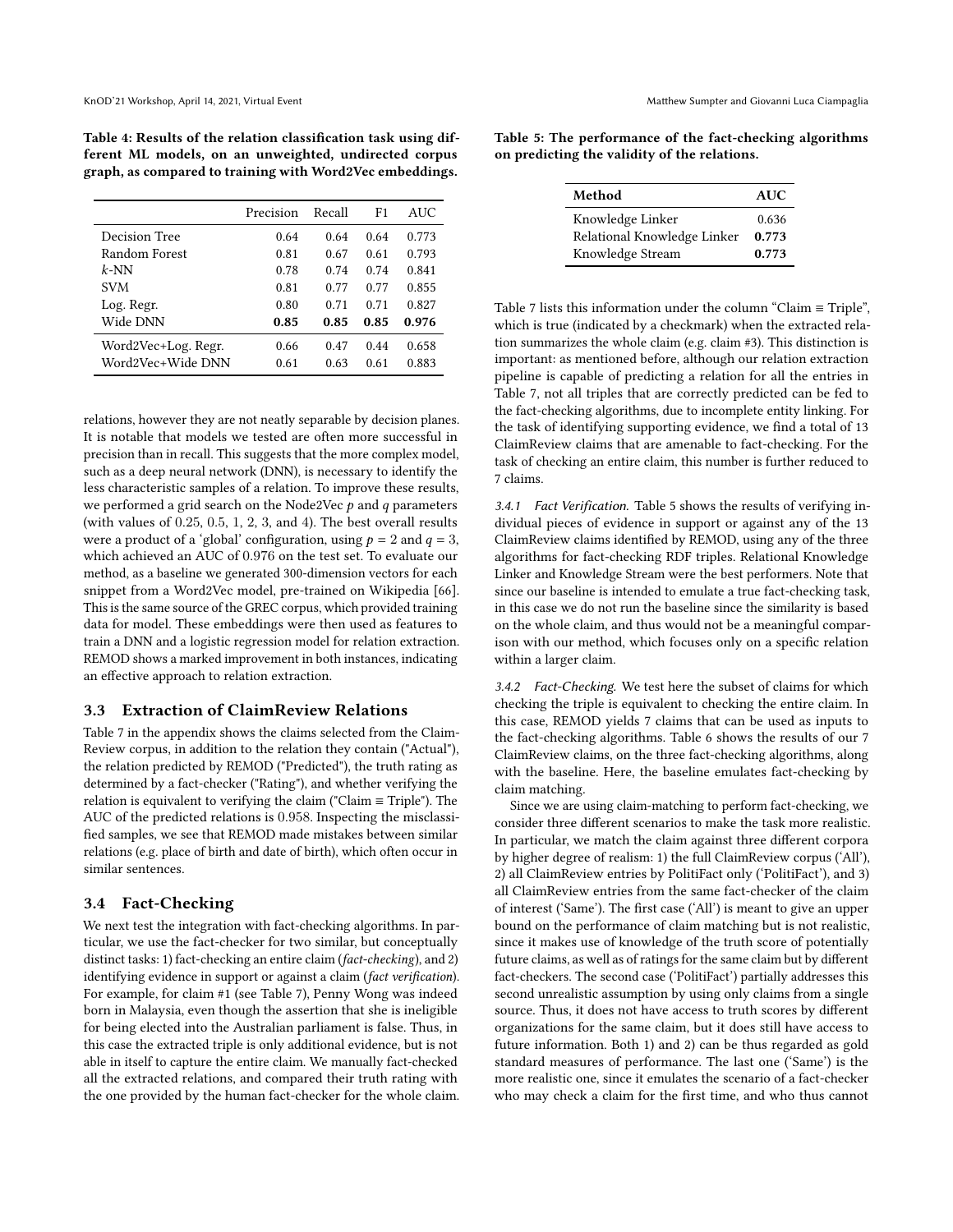<span id="page-6-1"></span>Table 6: Results of the fact-checking algorithms. (CM = Claim Matching; KL = Knowledge Linker; Rel. KL = Relational Knowledge Linker; KS = Knowledge Stream.)

|                 |       |       | $k=1$ $k=3$ $k=5$ $k=10$ |       |  |
|-----------------|-------|-------|--------------------------|-------|--|
| CM (All)        | 0.417 | 0.625 | 0.500                    | 0.625 |  |
| CM (PolitiFact) | 0.666 | 0.625 | 0.833                    | 0.750 |  |
| CM (Same)       | 0.500 | 0.583 | 0.25                     | 0.25  |  |
| KI.             | 0.500 |       |                          |       |  |
| Rel KL          | 0.833 |       |                          |       |  |
| KS.             | 0.833 |       |                          |       |  |

have access to claims fact-checked afterwards nor by ratings of the same claim by different fact-checkers. In all three cases, the claim being matched was removed from the corpus, to prevent trivially perfect predictions. Relational Knowledge Linker and Knowledge Stream are still the best performing of the fact-checking algorithms and manages to reach, if not exceed, the performance of the gold standard (Claim Matching–All, or –PolitiFact).

# <span id="page-6-0"></span>4 RELATED WORK

# 4.1 Relation Extraction and Classification

Relation extraction and classification is the task of extracting semantic relationships between two entities in natural language text and matching them to semantically equivalent or similar relations. This task is at the core of information extraction and knowledge base construction, as it effectively reduces statements to their core meaning; this is typically modeled as a semantic triple,  $(s, p, o)$ , where two entities ( $s$  and  $o$ ) are connected with a predicate,  $p$ . There are several distinct nuances and open challenges to effective relation extraction. Identifying attributes that discriminate between two objects provides a descriptive explanation to supplement word embeddings (i.e. lime is separated from lemon by the attribute 'green'), and is currently most successful with SVM classifiers [\[27\]](#page-8-20). Multiway classification attempts to distinguish the direction of one-way relations (the sonOf relation is not bidirectional between two people), and has seen similar levels of success from solutions built with language models [\[3\]](#page-8-21), convolutional neural networks [\[58\]](#page-9-13), and recurrent neural networks [\[64\]](#page-9-14). Distantly supervised relation extraction is a two-way approach whereby semantic triples are generated from natural language by aligning them with information already present in knowledge graphs [\[65\]](#page-9-15). Relation extraction performance is often assessed on the TACRED dataset [\[68\]](#page-9-16). This is a large-scale dataset of 106, 264 examples used in the annual TAC Knowledge Base Population challenges, and covers 41 relation types. The most successful solution to date is from Baldini Soares et al. [\[3\]](#page-8-21), who achieved a micro-averaged F1 score of 71.5%. Despite increasing availability of state-of-the-art machine learning architectures, relation extraction continues to be an open problem with much room for improvement.

#### 4.2 Knowledge Base Augmentation

Knowledge base augmentation is a task that aims to add new relations to existing knowledge bases in an automated fashion [\[61\]](#page-9-17). This task takes one of two approaches; the first infers new relations from existing triples in a knowledge base  $[8, 53]$  $[8, 53]$  $[8, 53]$  - this is essentially a link-prediction task that builds upon patterns found between entities in knowledge bases. The second approach mines data found on the web for knowledge discovery [\[12,](#page-8-23) [67\]](#page-9-19). This approach relies on redundant relations found among the selected source materials, which may be as restrictive as Wikipedia articles [\[39\]](#page-8-24) or as extensive as the entire web [\[12\]](#page-8-23). Due to the potential for error based on the sources, Dong et al. [\[13\]](#page-8-25) developed a Knowledge-Based Trust (KBT) score for measuring the trustworthiness of selected sources. Yu et al. [\[67\]](#page-9-19) expand upon this by combining KBT scores with other entity/relation-based features to assign a unique score to each individual triple.

# 4.3 Detecting Information Disorder

Information disorder is a catch-all term for the many kinds of unreliable information that one may encounter online or in the real-world [\[59\]](#page-9-20), which includes disinformation, misinformation, fake news, rumor, spam, etc. Information disorder can also take on several modalities, including text, video, and images. The many varieties of information disorder make it challenging to develop any one approach for detection. This leads to a multi-model approach to detection based on three main modalities: the content of the information, the users who shared it, and the patterns of information dissemination on a network. Often bad content is generated by bots; this suggests that features captured from user profiles can be useful for distinguishing bots from humans [\[50\]](#page-9-21). Content detection is dependent on the medium; lexical features, sentiment, and readability metrics are used for text, while neural visual features are extracted from other content [\[40,](#page-9-22) [42,](#page-9-23) [43\]](#page-9-24). Network detection methods model social media networks as propagation networks, measuring the flow of information [\[49\]](#page-9-25). There has also been promising work into crowd-sourcing the task by allowing users to flag questionable content [\[55\]](#page-9-26). This task, while likely to remain imperfect, provides the important supplement of human supervision to all of the aforementioned tasks.

#### 4.4 ClaimBuster

Hassan et al. [\[24\]](#page-8-26) released the first-ever end-to-end fact-checking system in 2017, called ClaimBuster. ClaimBuster is composed of several distinct components that work in sequence to accomplish the task of automated fact-checking. The first, claim monitor, continuously monitors text published as broadcast television closedcaptions, Twitter accounts, and as content on a selected set of websites. This text is passed to the claim spotter, which scores every sentence by its likelihood to contain a claim that is worthy of fact-checking — subjective and opinionated sentences receive a low score in this task. Once it has identified a set of check-worthy sentences, it uses a *claim matcher* to search through fact-check repositories to return existing fact-checks that match the selected sentences. Claim checker generates questions from the selected sentences and uses those questions to query Wolfram Alpha and Google to fetch supporting or debunking evidence as a supplement to the findings of claim matcher. Finally, the fact-check reporter builds a report from all of the gathered evidence that summarizes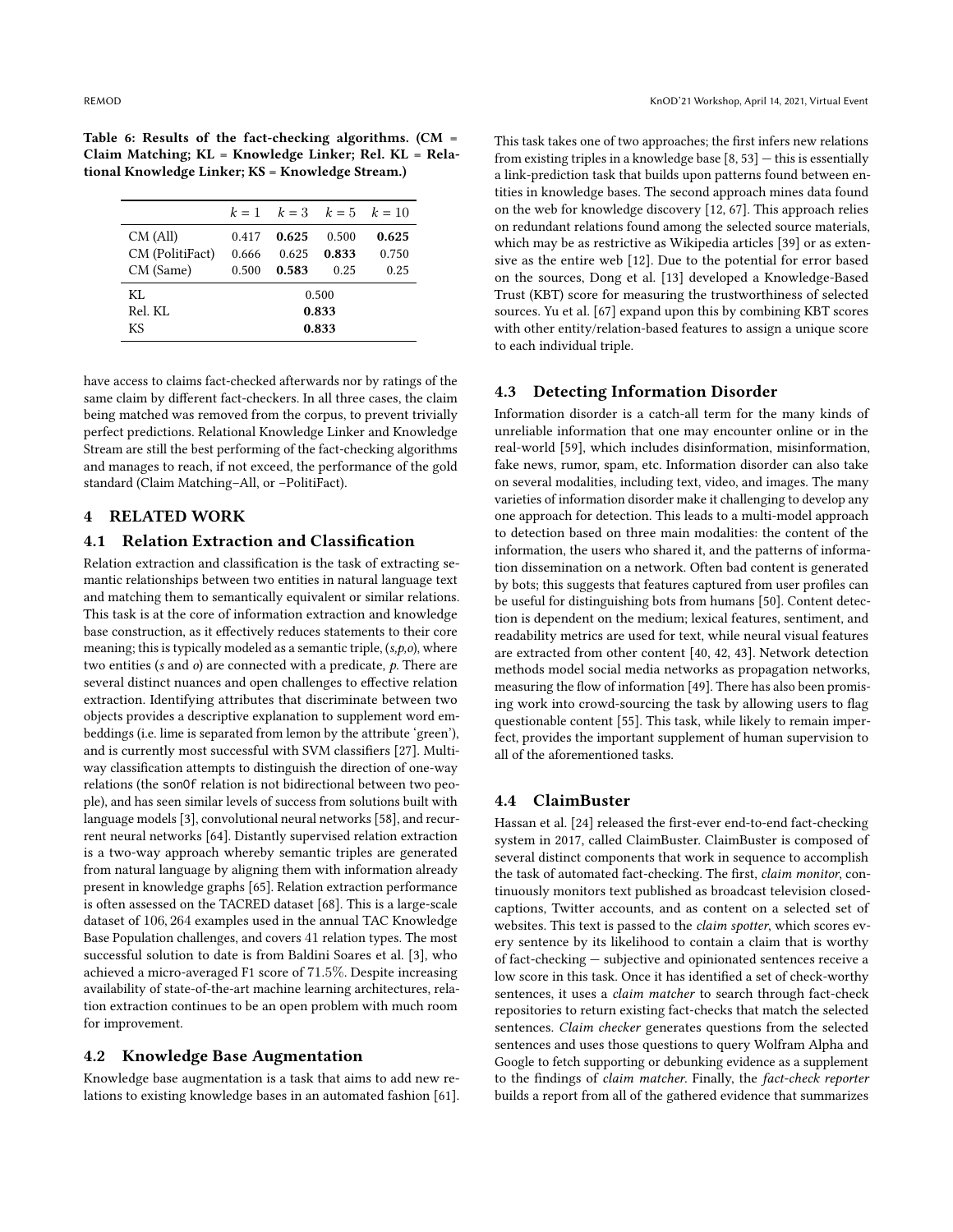the findings of the ClaimBuster pipeline, and disseminates these findings through social media.

#### 4.5 Claim Verification

Claim verification is arguably the key task of fact-checking — to check a claim against existing evidence. It is related to the matching and checking subtasks of ClaimBuster, in that it is the task of checking whether a natural language sentence selected as evidence supports or debunks the correlated claim. To build out computational solutions to this task, datasets containing claims and their corresponding evidence are needed. There have been some datasets [\[2,](#page-8-27) [15,](#page-8-28) [56\]](#page-9-4) relevant to this task, however they are either not machine-readable or lacking in size. Thorne et al. [\[54\]](#page-9-27) recognized this gap, and has since released a large-scale dataset to address these concerns, called FEVER. This dataset contains 185,445 claims with corresponding evidence that were manually classified as SUPPORTED, REFUTED, or NOTENOUGHINFO. This has been followed up with annual workshops that encourage participants to improve upon both the dataset and the claim verification task. The CLEF CheckThat! [\[4\]](#page-8-29) series of workshops and conferences also seek to bring researchers together to improve claim verification, along with identifying and extracting checkworthy claims.

# 4.6 Other Fact-Checking Methods

Besides claim-matching approaches, there are a handful of existing algorithms for fact-checking, mostly based on exploiting content or characteristics of existing knowledge bases. Embedding approaches, such as TransE [\[5\]](#page-8-30), seek to generate vector embeddings of knowledge bases, a task which is conceptually related to our approach. By generating these embeddings, they can perform link-prediction based on structural patterns of  $(s, p, o)$  triples. In terms of a knowledge base, this amounts to adding new facts without any needed source material. For fact-checking, this approach can be used to test whether a triple extracted from a claim is a predicted link in the knowledge base; the pitfall of these methods, as with all embedding techniques, is they lack both interpretability and scalability. Other algorithms similarly consider paths within knowledge bases, but seek to address the interpretability problem. PRA [\[28\]](#page-8-31), SFE [\[18\]](#page-8-32), PredPath [\[47\]](#page-9-8), and AMIE [\[16\]](#page-8-33) all take the approach of mining possible pathways between two entities within a knowledge base. From these mined pathways, they generate sets of features to be used in supervised learning models for link-prediction. These have shown promise in their success at predicting the validity of a claim, however this also suffers from scalability. Knowledge bases that contain enough relevant information to be useful are very large, and path mining and feature generation becomes necessarily time-consuming. There are a few rule-based [\[38\]](#page-8-34) methods for fact-checking, which rely on logical constraints of a knowledge graph and are naturally explainable. General, large-scale knowledge graphs do not have these logical constraints from which to build rules from, leaving this approach to fact-checking an open problem [\[25\]](#page-8-35).

### 4.7 Threats to Validity

No method is perfect and our approach suffers from a number of limitations, which we briefly describe here. The main limitation

of our pipeline lies in its discrete structure, which is prone to cascading failures. Our main NLP tool, FRED, is a powerhouse of a tool and performed many important NLP tasks at once; however, it was not always completely accurate and many of our samples were returned as corrupted RDF graphs. Additionally, it was not always able to link the nodes to DBpedia, which limited the number of triples we could feed into our fact-checking algorithms. Cascading failures are common to many machine reading pipelines [\[35\]](#page-8-36). One way to overcome this issue would be to rely on a joint inference approaches [\[52\]](#page-9-28). Another limitation of our methodology has to do with our use of distributed representations. For the task of fact-checking, the corpus is always growing; Node2Vec cannot generalize to unseen data and requires retraining. An inductive learning framework, such as GraphSAGE [\[23\]](#page-8-37), can generate embeddings for unseen nodes, and is therefore a more practical algorithm for extending this pipeline. For the classification task, our machine learning models were relatively simple, and optimizing both the parameters and architecture of the neural network would likely see an increase in the accuracy and effectiveness of this method. Finally, a full evaluation of our method against transformer language models for relevant relation classification tasks [\[62\]](#page-9-29) is left as future work.

# <span id="page-7-1"></span>5 DISCUSSION

In this paper, we have presented a novel relation extraction algorithm and previewed its application when used to classify relations present in online discourse and automatically fact-check them against the information present in a general knowledge graph. We developed a pipeline to facilitate the linkage of these two tasks. Our relation classification method leverages graph representation learning on the shortest paths between entities in semantic dependency trees; it was shown to be comparable to state-of-the-art methods based on a corpus of labeled relations ( $AUC = 97.6\%$ ). This classifier was then used to reduce claims from online discourse to semantic triples with an AUC of 95.8%; these were used as input to fact-checking algorithms to predict the accuracy of the claim. We achieved an AUC of 83% on our selected claims, which is at the least comparable to claim matching, but without the need for the corpus of existing claims that claim matching relies on.

Our relation extraction method is a promising approach to distinguishing relations present in large online discourse corpora; scaling up this algorithm could provide an outlet for modeling online discourse within an established ontology. Additionally, our pipeline may serve as a proof-of-concept for future research into automated fact-checking. While it is a challenge to model all possible relations in a generalistic ontology like DBpedia, this pipeline could form the basis of tools for reducing the time needed to research an online discourse claim.

#### Acknowledgements

The authors would like to thank Google for making publicly available both the GREC dataset and the Fact Check Explorer tool, and Alexios Mantzarlis for feedback on the manuscript.

#### REFERENCES

<span id="page-7-0"></span>Hunt Allcott and Matthew Gentzkow. 2017. Social media and fake news in the 2016 election. Journal of economic perspectives 31, 2 (2017), 211–36.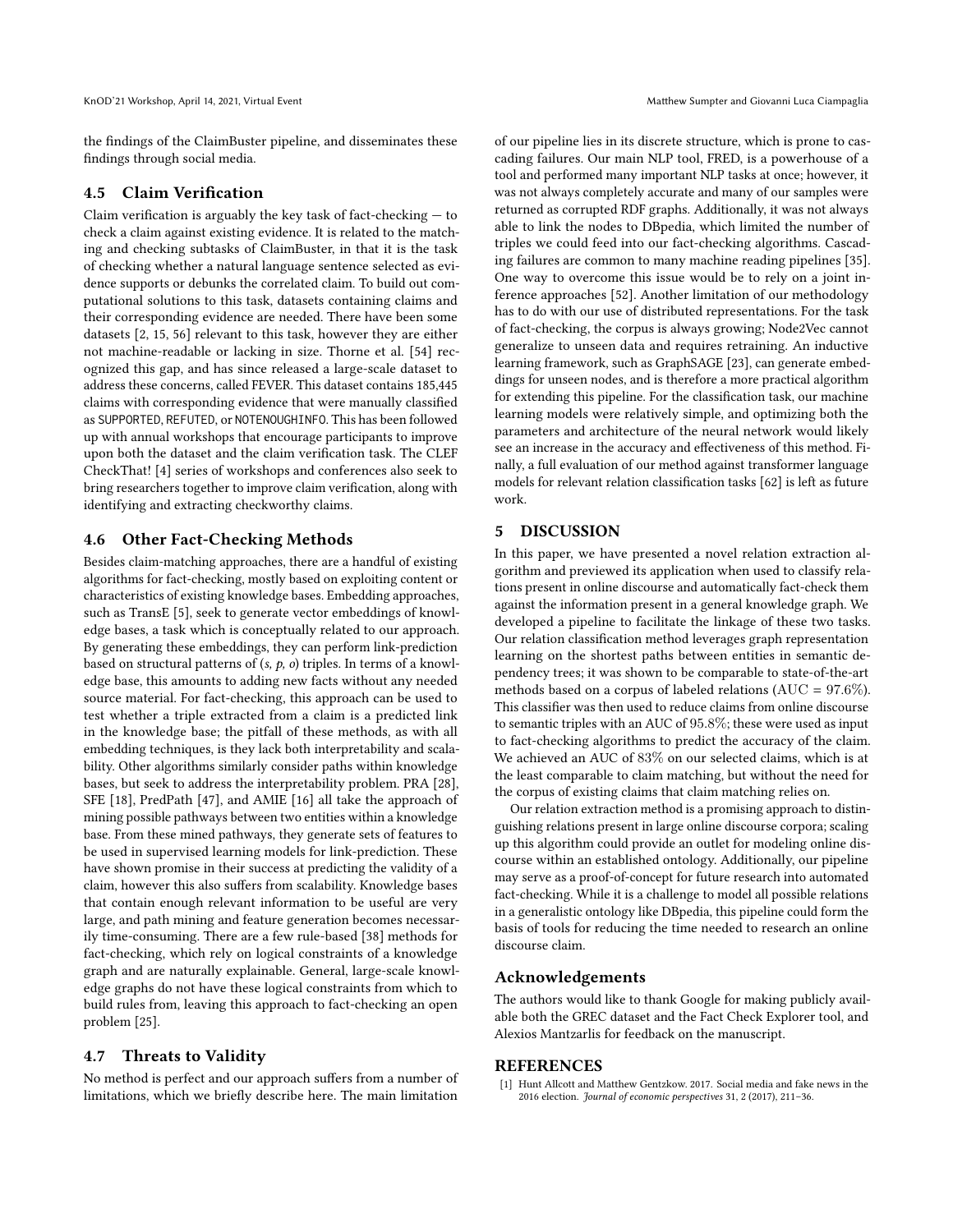- <span id="page-8-27"></span>[2] Gabor Angeli and Christopher D. Manning. 2014. NaturalLI: Natural Logic Inference for Common Sense Reasoning. In Proceedings of the 2014 Conference on Empirical Methods in Natural Language Processing (EMNLP). Association for Computational Linguistics, Doha, Qatar, 534–545. [https://doi.org/10.3115/v1/](https://doi.org/10.3115/v1/D14-1059) [D14-1059](https://doi.org/10.3115/v1/D14-1059)
- <span id="page-8-21"></span>[3] Livio Baldini Soares, Nicholas FitzGerald, Jeffrey Ling, and Tom Kwiatkowski. 2019. Matching the Blanks: Distributional Similarity for Relation Learning. In Proceedings of the 57th Annual Meeting of the Association for Computational Linguistics. Association for Computational Linguistics, Florence, Italy, 2895–2905. <https://doi.org/10.18653/v1/P19-1279>
- <span id="page-8-29"></span>[4] Alberto Barron-Cedeno, Tamer Elsayed, Preslav Nakov, Giovanni Da San Martino, Maram Hasanain, Reem Suwaileh, and Fatima Haouari. 2020. CheckThat! at CLEF 2020: Enabling the Automatic Identification and Verification of Claims in Social Media. arXiv[:2001.08546](https://arxiv.org/abs/2001.08546) [cs.CL]
- <span id="page-8-30"></span>[5] Antoine Bordes, Nicolas Usunier, Alberto Garcia-Duran, Jason Weston, and Oksana Yakhnenko. 2013. Translating Embeddings for Modeling Multi-relational Data. In Advances in Neural Information Processing Systems 26, C. J. C. Burges, L. Bottou, M. Welling, Z. Ghahramani, and K. Q. Weinberger (Eds.). Curran Associates, Inc., Red Hook, NY, United States, 2787–2795.
- <span id="page-8-8"></span>[6] B. Borel. 2016. The Chicago Guide to Fact-Checking. University of Chicago Press, Chicago, IL, USA.
- <span id="page-8-0"></span>[7] Alexandre Bovet and Hernán A. Makse. 2019. Influence of fake news in Twitter during the 2016 US presidential election. Nature Communications 10, 1 (Jan. 2019), 7.<https://doi.org/10.1038/s41467-018-07761-2>
- <span id="page-8-22"></span>[8] Lorenz Bühmann and Jens Lehmann. 2013. Pattern Based Knowledge Base Enrichment. In The Semantic Web – ISWC 2013, Harith Alani, Lalana Kagal, Achille Fokoue, Paul Groth, Chris Biemann, Josiane Xavier Parreira, Lora Aroyo, Natasha Noy, Chris Welty, and Krzysztof Janowicz (Eds.). Springer Berlin Heidelberg, Berlin, Heidelberg, 33–48.
- <span id="page-8-13"></span>[9] Razvan C. Bunescu and Raymond J. Mooney. 2005. A Shortest Path Dependency Kernel for Relation Extraction. In Proceedings of the Conference on Human Language Technology and Empirical Methods in Natural Language Processing (Vancouver, British Columbia, Canada) (HLT '05). Association for Computational Linguistics, USA, 724–731.<https://doi.org/10.3115/1220575.1220666>
- <span id="page-8-4"></span>[10] Giovanni Luca Ciampaglia. 2018. Fighting fake news: a role for computational social science in the fight against digital misinformation. Journal of Computational Social Science 1, 1 (29 Jan. 2018), 147–153. [https://doi.org/10.1007/s42001-017-](https://doi.org/10.1007/s42001-017-0005-6) [0005-6](https://doi.org/10.1007/s42001-017-0005-6)
- <span id="page-8-9"></span>[11] Giovanni Luca Ciampaglia, Prashant Shiralkar, Luis M. Rocha, Johan Bollen, Filippo Menczer, and Alessandro Flammini. 2015. Computational Fact Checking from Knowledge Networks. PLOS ONE 10, 6 (06 2015), 1–13. [https://doi.org/10.](https://doi.org/10.1371/journal.pone.0128193) [1371/journal.pone.0128193](https://doi.org/10.1371/journal.pone.0128193)
- <span id="page-8-23"></span>[12] Xin Dong, Evgeniy Gabrilovich, Geremy Heitz, Wilko Horn, Ni Lao, Kevin Murphy, Thomas Strohmann, Shaohua Sun, and Wei Zhang. 2014. Knowledge vault: A web-scale approach to probabilistic knowledge fusion. In Proceedings of the ACM SIGKDD International Conference on Knowledge Discovery and Data Mining. Association for Computing Machinery, New York, New York, USA, 601–610. <https://doi.org/10.1145/2623330.2623623>
- <span id="page-8-25"></span>[13] Xin Luna Dong, Evgeniy Gabrilovich, Kevin Murphy, Van Dang, Wilko Horn, Camillo Lugaresi, Shaohua Sun, and Wei Zhang. 2015. Knowledge-Based Trust: Estimating the Trustworthiness of Web Sources. Proc. VLDB Endow. 8, 9 (May 2015), 938–949.<https://doi.org/10.14778/2777598.2777603>
- <span id="page-8-16"></span>[14] C. Fellbaum and G.A. Miller. 1998. WordNet: An Electronic Lexical Database. MIT Press, Cambridge, MA, USA.
- <span id="page-8-28"></span>[15] Kim Fridkin, Patrick J. Kenney, and Amanda Wintersieck. 2015. Liar, Liar, Pants on Fire: How Fact-Checking Influences Citizens' Reactions to Negative Advertising. Political Communication 32, 1 (Jan 2015), 127–151. [https:](https://doi.org/10.1080/10584609.2014.914613) [//doi.org/10.1080/10584609.2014.914613](https://doi.org/10.1080/10584609.2014.914613)
- <span id="page-8-33"></span>[16] Luis Antonio Galárraga, Christina Teflioudi, Katja Hose, and Fabian Suchanek. 2013. AMIE: association rule mining under incomplete evidence in ontological knowledge bases. In Proceedings of the 22nd international conference on World Wide Web - WWW '13. ACM Press, New York, New York, USA, 413–422. [https:](https://doi.org/10.1145/2488388.2488425) [//doi.org/10.1145/2488388.2488425](https://doi.org/10.1145/2488388.2488425)
- <span id="page-8-17"></span>[17] Aldo Gangemi, Valentina Presutti, Diego Reforgiato Recupero, Andrea Giovanni Nuzzolese, Francesco Draicchio, and Misael Mongiovì. 2017. Semantic Web Machine Reading with FRED. Semantic Web 8, 6 (2017), 873–893. [https://doi.](https://doi.org/10.3233/SW-160240) [org/10.3233/SW-160240](https://doi.org/10.3233/SW-160240)
- <span id="page-8-32"></span>[18] Matt Gardner and Tom Mitchell. 2015. Efficient and Expressive Knowledge Base Completion Using Subgraph Feature Extraction. In Proceedings of the 2015 Conference on Empirical Methods in Natural Language Processing. Association for Computational Linguistics, Lisbon, Portugal, 1488–1498. [https://doi.org/10.](https://doi.org/10.18653/v1/D15-1173) [18653/v1/D15-1173](https://doi.org/10.18653/v1/D15-1173)
- <span id="page-8-3"></span>[19] Nir Grinberg, Kenneth Joseph, Lisa Friedland, Briony Swire-Thompson, and David Lazer. 2019. Fake news on Twitter during the 2016 US presidential election. Science 363, 6425 (2019), 374–378.
- <span id="page-8-18"></span>[20] Aditya Grover and Jure Leskovec. 2016. Node2vec: Scalable feature learning for networks. Proceedings of the ACM SIGKDD International Conference on Knowledge Discovery and Data Mining 13-17-Augu (2016), 855–864. [https://doi.org/10.1145/](https://doi.org/10.1145/2939672.2939754)

[2939672.2939754](https://doi.org/10.1145/2939672.2939754) arXiv[:1607.00653](https://arxiv.org/abs/1607.00653)

- <span id="page-8-2"></span>[21] Andrew M Guess, Brendan Nyhan, and Jason Reifler. 2020. Exposure to untrustworthy websites in the 2016 US election. Nature human behaviour 4, 5 (2020), 472–480.
- <span id="page-8-14"></span>[22] R. V. Guha, Dan Brickley, and Steve Macbeth. 2016. Schema.Org: Evolution of Structured Data on the Web. Commun. ACM 59, 2 (Jan. 2016), 44–51. [https:](https://doi.org/10.1145/2844544) [//doi.org/10.1145/2844544](https://doi.org/10.1145/2844544)
- <span id="page-8-37"></span>[23] William L. Hamilton, Rex Ying, and Jure Leskovec. 2017. Inductive Representation Learning on Large Graphs. In Proceedings of the 31st International Conference on Neural Information Processing Systems (Long Beach, California, USA) (NIPS'17). Curran Associates Inc., Red Hook, NY, USA, 1025–1035.
- <span id="page-8-26"></span>[24] Naeemul Hassan, Gensheng Zhang, Fatma Arslan, Josue Caraballo, Damian Jimenez, Siddhant Gawsane, Shohedul Hasan, Minumol Joseph, Aaditya Kulkarni, Anil Kumar Nayak, Vikas Sable, Chengkai Li, and Mark Tremayne. 2017. Claim buster: The firstever endtoend factchecking system. Proceedings of the VLDB Endowment 10, 12 (2017), 1945–1948.<https://doi.org/10.14778/3137765.3137815>
- <span id="page-8-35"></span>[25] Viet Phi Huynh and Paolo Papotti. 2019. A benchmark for fact checking algorithms built on knowledge bases. In International Conference on Information and Knowledge Management, Proceedings, Vol. 10. Association for Computing Machinery, New York, NY, USA, 689–698.<https://doi.org/10.1145/3357384.3358036>
- <span id="page-8-5"></span>[26] Krutika Kale. 2018. No, Tej Pratap Yadav Did Not Receive A Doctorate From Takshashila University. Online at [https://www.boomlive.in/no-lalus-son-tej](https://www.boomlive.in/no-lalus-son-tej-pratap-did-not-receive-a-doctorate-from-takshashila-university/)[pratap-did-not-receive-a-doctorate-from-takshashila-university/.](https://www.boomlive.in/no-lalus-son-tej-pratap-did-not-receive-a-doctorate-from-takshashila-university/) Last accessed  $2021 - 02 - 21$ .
- <span id="page-8-20"></span>[27] Sunny Lai, Kwong Sak Leung, and Yee Leung. 2018. SUNNYNLP at SemEval-2018 Task 10: A Support-Vector-Machine-Based Method for Detecting Semantic Difference using Taxonomy and Word Embedding Features. In Proceedings of The 12th International Workshop on Semantic Evaluation. Association for Computational Linguistics, New Orleans, Louisiana, 741–746. [https://doi.org/10.18653/v1/S18-](https://doi.org/10.18653/v1/S18-1118) [1118](https://doi.org/10.18653/v1/S18-1118)
- <span id="page-8-31"></span>[28] Ni Lao and William W. Cohen. 2010. Relational retrieval using a combination of path-constrained random walks. Machine Learning 81, 1 (2010), 53–67. [https:](https://doi.org/10.1007/s10994-010-5205-8) [//doi.org/10.1007/s10994-010-5205-8](https://doi.org/10.1007/s10994-010-5205-8)
- <span id="page-8-11"></span>[29] Ni Lao, Tom Mitchell, and William W. Cohen. 2011. Random Walk Inference and Learning in A Large Scale Knowledge Base. In Proceedings of the 2011 Conference on Empirical Methods in Natural Language Processing. Association for Computational Linguistics, Edinburgh, Scotland, UK., 529–539.
- <span id="page-8-1"></span>[30] David MJ Lazer, Matthew A Baum, Yochai Benkler, Adam J Berinsky, Kelly M Greenhill, Filippo Menczer, Miriam J Metzger, Brendan Nyhan, Gordon Pennycook, David Rothschild, et al. 2018. The science of fake news. Science 359, 6380  $(2018)$ , 1094–1096.
- <span id="page-8-19"></span>[31] Quoc Le and Tomas Mikolov. 2014. Distributed Representations of Sentences and Documents. In Proceedings of the 31st International Conference on International Conference on Machine Learning - Volume 32 (ICML'14). JMLR.org, Beijing, China, II–1188–II–1196.
- <span id="page-8-6"></span>[32] Stephan Lewandowsky, Ullrich K. H. Ecker, Colleen M. Seifert, Norbert Schwarz, and John Cook. 2012. Misinformation and Its Correction: Continued Influence and Successful Debiasing. Psychological Science in the Public Interest 13, 3 (2012), 106–131.<https://doi.org/10.1177/1529100612451018>
- <span id="page-8-12"></span>[33] David Liben-Nowell and Jon Kleinberg. 2007. The Link-Prediction Problem for Social Networks. Journal of the American society for Information Science and Technology 58, 7 (2007), 1019–1031.
- <span id="page-8-10"></span>[34] Xiaomo Liu, Armineh Nourbakhsh, Quanzhi Li, Rui Fang, and Sameena Shah. 2015. Real-Time Rumor Debunking on Twitter. In Proceedings of the 24th ACM International on Conference on Information and Knowledge Management (Melbourne, Australia) (CIKM '15). Association for Computing Machinery, New York, NY, USA, 1867–1870.<https://doi.org/10.1145/2806416.2806651>
- <span id="page-8-36"></span>[35] T. Mitchell, W. Cohen, E. Hruschka, P. Talukdar, B. Yang, J. Betteridge, A. Carlson, B. Dalvi, M. Gardner, B. Kisiel, J. Krishnamurthy, N. Lao, K. Mazaitis, T. Mohamed, N. Nakashole, E. Platanios, A. Ritter, M. Samadi, B. Settles, R. Wang, D. Wijaya, A. Gupta, X. Chen, A. Saparov, M. Greaves, and J. Welling. 2018. Never-Ending Learning. Commun. ACM 61, 5 (April 2018), 103–115. [https://doi.org/10.1145/](https://doi.org/10.1145/3191513) [3191513](https://doi.org/10.1145/3191513)
- <span id="page-8-7"></span>[36] Brendan Nyhan and Jason Reifler. 2015. The Effect of Fact-Checking on Elites: A Field Experiment on U.S. State Legislators. American Journal of Political Science 59, 3 (2015), 628–640.<https://doi.org/10.1111/ajps.12162>
- <span id="page-8-15"></span>[37] Dave Orr. 2013. 50,000 Lessons on How to Read: a Relation Extraction Corpus. [https://ai.googleblog.com/2013/04/50000-lessons-on-how-to-read-relation.](https://ai.googleblog.com/2013/04/50000-lessons-on-how-to-read-relation.html) [html](https://ai.googleblog.com/2013/04/50000-lessons-on-how-to-read-relation.html)
- <span id="page-8-34"></span>[38] Stefano Ortona, Venkata Vamsikrishna Meduri, and Paolo Papotti. 2018. Robust discovery of positive and negative rules in knowledge bases. In 2018 IEEE 34th International Conference on Data Engineering (ICDE) (Paris, France). IEEE, IEEE, Piscataway, NJ, USA, 1168–1179.
- <span id="page-8-24"></span>[39] Heiko Paulheim and Simone Paolo Ponzetto. 2013. Extending DBpedia with Wikipedia List Pages. In Proceedings of the 2013th International Conference on NLP & DBpedia - Volume 1064 (Sydney, Australia) (NLP-DBPEDIA'13). CEUR-WS.org, Aachen, DEU, 85–90.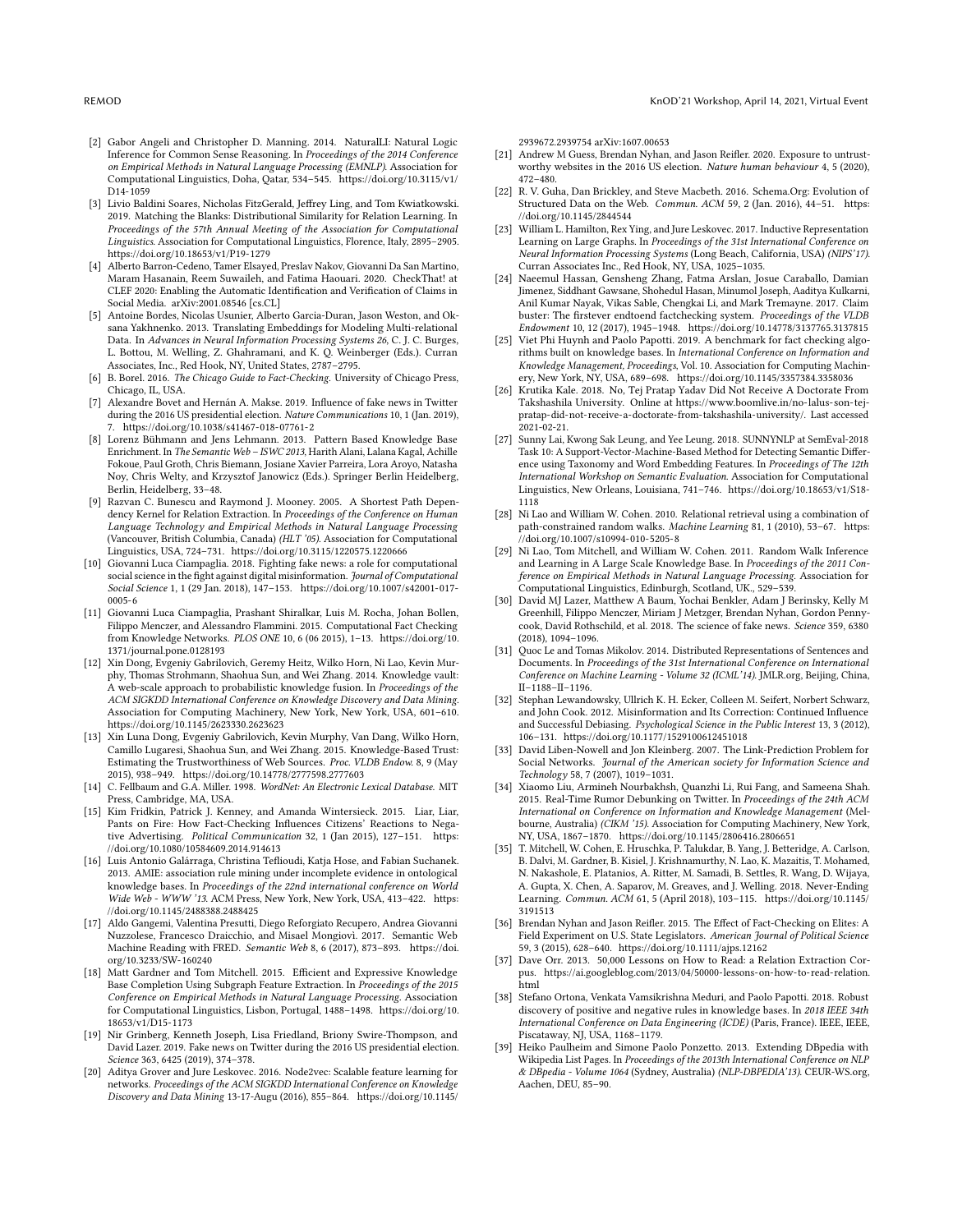- <span id="page-9-22"></span>[40] Hannah Rashkin, Eunsol Choi, Jin Yea Jang, Svitlana Volkova, and Yejin Choi. 2017. Truth of Varying Shades: Analyzing Language in Fake News and Political Fact-Checking. In Proceedings of the 2017 Conference on Empirical Methods in Natural Language Processing. Association for Computational Linguistics, Copenhagen, Denmark, 2931–2937.<https://doi.org/10.18653/v1/D17-1317>
- <span id="page-9-10"></span>[41] Bradley L. Richards and Raymond J. Mooney. 1992. Learning Relations by Pathfinding. In Proceedings of the Tenth National Conference on Artificial Intelligence (San Jose, California) (AAAI'92). AAAI Press, Palo Alto, CA, USA, 50–55.
- <span id="page-9-23"></span>[42] Victoria L. Rubin, Yimin Chen, and Nadia K. Conroy. 2015. Deception detection for news: Three types of fakes. Proceedings of the Association for Information Science and Technology 52, 1 (2015), 1–4.<https://doi.org/10.1002/pra2.2015.145052010083>
- <span id="page-9-24"></span>[43] Victoria L. Rubin and Tatiana Vashchilko. 2012. Identification of Truth and Deception in Text: Application of Vector Space Model to Rhetorical Structure Theory. In Proceedings of the Workshop on Computational Approaches to Deception Detection. Association for Computational Linguistics, Avignon, France, 97–106.
- <span id="page-9-11"></span><span id="page-9-6"></span>[44] schema.org. 2020. ClaimReview schema.<https://schema.org/ClaimReview> [45] Chengcheng Shao, Giovanni Luca Ciampaglia, Alessandro Flammini, and Filippo Menczer. 2016. Hoaxy: A Platform for Tracking Online Misinformation. In Proceedings of the 25<sup>th</sup> International Conference Companion on World Wide Web (Montréal, Québec, Canada) (WWW '16 Companion). International World Wide Web Conferences Steering Committee, Republic and Canton of Geneva, Switzerland, 745–750.<https://doi.org/10.1145/2872518.2890098>
- <span id="page-9-2"></span>[46] Chengcheng Shao, Giovanni Luca Ciampaglia, Onur Varol, Kai-Cheng Yang, Alessandro Flammini, and Filippo Menczer. 2018. The spread of low-credibility content by social bots. Nature communications 9, 1 (2018), 1–9.
- <span id="page-9-8"></span>[47] Baoxu Shi and Tim Weninger. 2016. Discriminative predicate path mining for fact checking in knowledge graphs. Knowledge-Based Systems 104 (Jul 2016), 123–133.<https://doi.org/10.1016/j.knosys.2016.04.015> arXiv[:1510.05911](https://arxiv.org/abs/1510.05911)
- <span id="page-9-9"></span>[48] Prashant Shiralkar, Alessandro Flammini, Filippo Menczer, and Giovanni Luca Ciampaglia. 2017. Finding Streams in Knowledge Graphs to Support Fact Checking. In 2017 IEEE International Conference on Data Mining (ICDM) (New Orleans, Louisiana, USA). IEEE, Piscataway, NJ, 859–864. [https://doi.org/10.1109/ICDM.](https://doi.org/10.1109/ICDM.2017.105) [2017.105](https://doi.org/10.1109/ICDM.2017.105) arXiv[:1708.07239](https://arxiv.org/abs/1708.07239) [cs.AI] Extended Version.
- <span id="page-9-25"></span>[49] Kai Shu, Deepak Mahudeswaran, Suhang Wang, and Huan Liu. 2020. Hierarchical propagation networks for fake news detection: Investigation and exploitation. In Proceedings of the International AAAI Conference on Web and Social Media, Vol. 14. AAAI, Palo Alto, CA, USA, 626–637.
- <span id="page-9-21"></span>[50] Kai Shu, Suhang Wang, and Huan Liu. 2018. Understanding User Profiles on Social Media for Fake News Detection. In IEEE 1st Conference on Multimedia Information Processing and Retrieval (MIPR 2018). IEEE, Piscataway, NJ, USA, 430–435.<https://doi.org/10.1109/MIPR.2018.00092>
- <span id="page-9-5"></span>[51] Craig Silverman (Ed.). 2014. Verification Handbook. European Journalism Center, Maastricht, the Netherlands.
- <span id="page-9-28"></span>[52] Sameer Singh, Sebastian Riedel, Brian Martin, Jiaping Zheng, and Andrew McCallum. 2013. Joint Inference of Entities, Relations, and Coreference. In Proceedings of the 2013 Workshop on Automated Knowledge Base Construction (San Francisco, California, USA) (AKBC '13). Association for Computing Machinery, New York, NY, USA, 1–6.<https://doi.org/10.1145/2509558.2509559>
- <span id="page-9-18"></span>[53] Richard Socher, Danqi Chen, Christopher D Manning, and Andrew Ng. 2013. Reasoning With Neural Tensor Networks for Knowledge Base Completion. In Advances in Neural Information Processing Systems, C. J. C. Burges, L. Bottou, M. Welling, Z. Ghahramani, and K. Q. Weinberger (Eds.), Vol. 26. Curran Associates, Inc., 57 Morehouse Lane, Red Hook, NY, United States, 926–934. [https://proceedings.neurips.cc/paper/2013/file/](https://proceedings.neurips.cc/paper/2013/file/b337e84de8752b27eda3a12363109e80-Paper.pdf) [b337e84de8752b27eda3a12363109e80-Paper.pdf](https://proceedings.neurips.cc/paper/2013/file/b337e84de8752b27eda3a12363109e80-Paper.pdf)
- <span id="page-9-27"></span>[54] James Thorne, Andreas Vlachos, Christos Christodoulopoulos, and Arpit Mittal. 2018. FEVER: a Large-scale Dataset for Fact Extraction and VERification. In Proceedings of the 2018 Conference of the North American Chapter of the Association for Computational Linguistics: Human Language Technologies, Volume 1 (Long Papers). Association for Computational Linguistics, Stroudsburg, PA, USA, 809– 819.<https://doi.org/10.18653/v1/N18-1074>
- <span id="page-9-26"></span>[55] Sebastian Tschiatschek, Adish Singla, Manuel Gomez Rodriguez, Arpit Merchant, and Andreas Krause. 2018. Fake News Detection in Social Networks via Crowd Signals. In Companion Proceedings of the The Web Conference 2018 (Lyon, France) (WWW '18). International World Wide Web Conferences Steering Committee, Republic and Canton of Geneva, CHE, 517–524. [https://doi.org/10.1145/3184558.](https://doi.org/10.1145/3184558.3188722) [3188722](https://doi.org/10.1145/3184558.3188722)
- <span id="page-9-4"></span>[56] Andreas Vlachos and Sebastian Riedel. 2014. Fact Checking: Task definition and dataset construction. In Proceedings of the ACL 2014 Workshop on Language Technologies and Computational Social Science. Association for Computational Linguistics, Baltimore, MD, USA, 18–22.<https://doi.org/10.3115/v1/W14-2508>
- <span id="page-9-0"></span>[57] Soroush Vosoughi, Deb Roy, and Sinan Aral. 2018. The spread of true and false news online. Science 359, 6380 (2018), 1146–1151. [https://doi.org/10.1126/science.](https://doi.org/10.1126/science.aap9559) [aap9559](https://doi.org/10.1126/science.aap9559)
- <span id="page-9-13"></span>[58] Linlin Wang, Zhu Cao, Gerard de Melo, and Zhiyuan Liu. 2016. Relation Classification via Multi-Level Attention CNNs. In Proceedings of the 54th Annual

Meeting of the Association for Computational Linguistics (Volume 1: Long Papers). Association for Computational Linguistics, Berlin, Germany, 1298–1307. <https://doi.org/10.18653/v1/P16-1123>

- <span id="page-9-20"></span>[59] Claire Wardle and Hossein Derakhshan. 2017. Information disorder: Toward an interdisciplinary framework for research and policy making. Technical Report. Council of Europe Report.
- <span id="page-9-3"></span>[60] Jen Weedon, William Nuland, and Alex Stamos. 2017. Information Operations and Facebook. Technical Report. Facebook, Inc.
- <span id="page-9-17"></span>[61] Gerhard Weikum and Martin Theobald. 2010. From Information to Knowledge: Harvesting Entities and Relationships from Web Sources. In Proceedings of the Twenty-Ninth ACM SIGMOD-SIGACT-SIGART Symposium on Principles of Database Systems (Indianapolis, Indiana, USA) (PODS '10). Association for Computing Machinery, New York, NY, USA, 65–76.<https://doi.org/10.1145/1807085.1807097>
- <span id="page-9-29"></span>[62] Shanchan Wu and Yifan He. 2019. Enriching pre-trained language model with entity information for relation classification. In Proceedings of the 28th ACM International Conference on Information and Knowledge Management. 2361–2364.
- <span id="page-9-7"></span>[63] You Wu, Pankaj K. Agarwal, Chengkai Li, Jun Yang, and Cong Yu. 2014. Toward Computational Fact-Checking. Proc. VLDB Endow. 7, 7 (March 2014), 589–600. <https://doi.org/10.14778/2732286.2732295>
- <span id="page-9-14"></span>[64] Minguang Xiao and Cong Liu. 2016. Semantic Relation Classification via Hierarchical Recurrent Neural Network with Attention. In Proceedings of COLING 2016, the 26th International Conference on Computational Linguistics: Technical Papers. The COLING 2016 Organizing Committee, Osaka, Japan, 1254–1263.
- <span id="page-9-15"></span>[65] Peng Xu and Denilson Barbosa. 2019. Connecting Language and Knowledge with Heterogeneous Representations for Neural Relation Extraction. In Proceedings of the 2019 Conference of the North American Chapter of the Association for Computational Linguistics: Human Language Technologies, Volume 1 (Long and Short Papers). Association for Computational Linguistics, Minneapolis, Minnesota, 3201–3206.<https://doi.org/10.18653/v1/N19-1323>
- <span id="page-9-12"></span>[66] Ikuya Yamada, Hiroyuki Shindo, Hideaki Takeda, and Yoshiyasu Takefuji. 2016. Joint Learning of the Embedding of Words and Entities for Named Entity Disambiguation. In Proceedings of The 20th SIGNLL Conference on Computational Natural Language Learning. Association for Computational Linguistics, 209 N. Eighth Street, Stroudsburg PA 18360, USA, 250–259.
- <span id="page-9-19"></span>[67] Ran Yu, Ujwal Gadiraju, Besnik Fetahu, Oliver Lehmberg, Dominique Ritze, and Stefan DIetze. 2018. KnowMore - Knowledge base augmentation with structured web markup. , 159–180 pages.<https://doi.org/10.3233/SW-180304>
- <span id="page-9-16"></span>Yuhao Zhang, Victor Zhong, Danqi Chen, Gabor Angeli, and Christopher D. Manning. 2017. Position-aware Attention and Supervised Data Improve Slot Filling. In Proceedings of the 2017 Conference on Empirical Methods in Natural Language Processing. Association for Computational Linguistics, Copenhagen, Denmark, 35–45.<https://doi.org/10.18653/v1/D17-1004>
- <span id="page-9-1"></span>[69] Zhao, Zilong, Zhao, Jichang, Sano, Yukie, Levy, Orr, Takayasu, Hideki, Takayasu, Misako, Li, Daqing, Wu, Junjie, and Havlin, Shlomo. 2020. Fake news propagates differently from real news even at early stages of spreading. EPJ Data Sci. 9, 1 (2020), 7.<https://doi.org/10.1140/epjds/s13688-020-00224-z>